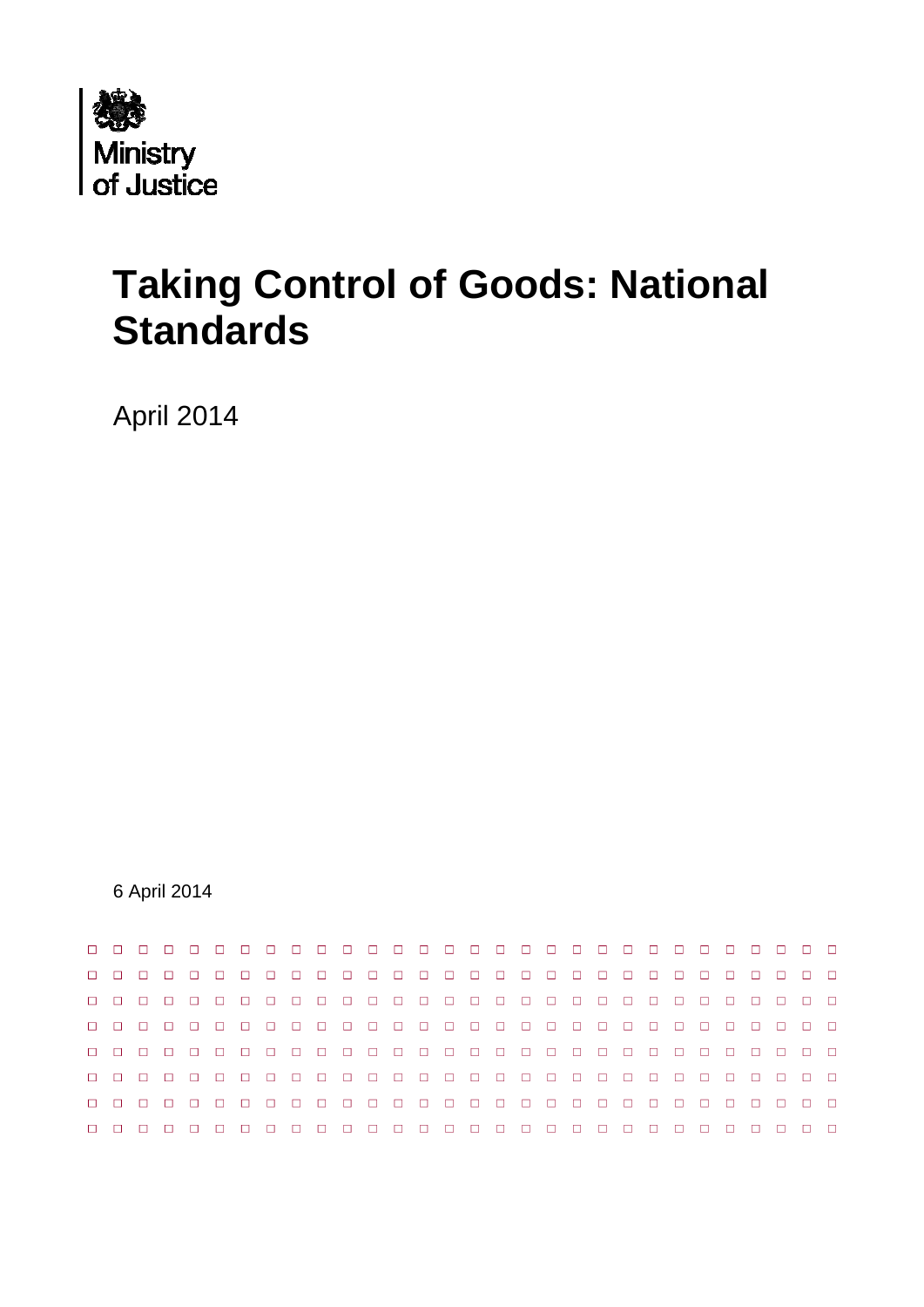#### **Introduction**

- 1. These standards are intended for use by all enforcement agents, public and private, the enforcement agencies that employ them and the major creditors who use their services. Private sector enforcement agents who are recovering debts owed to the public sector perform the vast majority of enforcement work, and this document has established a set of common standards to cover this activity supporting the underpinning legislation. In order to improve the public's perception of the profession, enforcement agents and those who employ them or use their services, must maintain high standards of business ethics and practice.
- 2. This national guidance does not replace local agreements, existing agency codes of practice or legislation; rather it sets out what the Ministry of Justice, those in the industry and some major users regard as minimum standards.
- 3. We recognise this document is not legally binding, but offer it as a helpful tool for the industry and for creditors which, it is hoped, will inform their own arrangements and against which they may benchmark their professional standards.

## **Terms used**

4. In this document we have used the following terms:

**Creditor:** this includes - a local authority, major or frequent judgment creditors in the civil courts, Government Departments and HM Courts and Tribunals Service to whom financial penalties are paid, and landlords undertaking the commercial rent arrears recovery (CRAR) process. .

**Debtor:** a person who owes a sum of money - this may be a judgment debt or a criminal financial penalty fine which is in default or a liability order. The debtor should behave lawfully and is encouraged to co-operate with the enforcement agent. The term "debtor" where appropriate and applicable, also covers individuals who are being wrongly pursued for a debt in respect of which they are not the actual debtor.

**Enforcement:** we mean the lawful process of warrant or writ execution, and taking control of goods.

**Enforcement Agency:** the business that employs enforcement agents, unless specifically indicated (where different arrangements exist); we also include those public sector organisations that have in-house enforcement agents.

**Enforcement Agent:** someone who is responsible for the enforcement of court orders against goods (warrants of control) or the person (arrest warrants); we include those employed in the public and private sector, bailiffs and High Court Enforcement Officers.

### **Creditors' Responsibilities**

- 5. In order for the enforcement process to work effectively, creditors must be fully aware of their own responsibilities. The primary purpose of this guidance for creditors is to draw their attention to their responsibilities when instructing and dealing with enforcement agents/agencies to recover debts on their behalf.
- 6. The creditors responsibilities should be observed and set out in terms of agreement with their enforcement agent/agency. They should consider carefully any specific requirements for financial guarantees so that these are adequate, fair and appropriate for the work involved.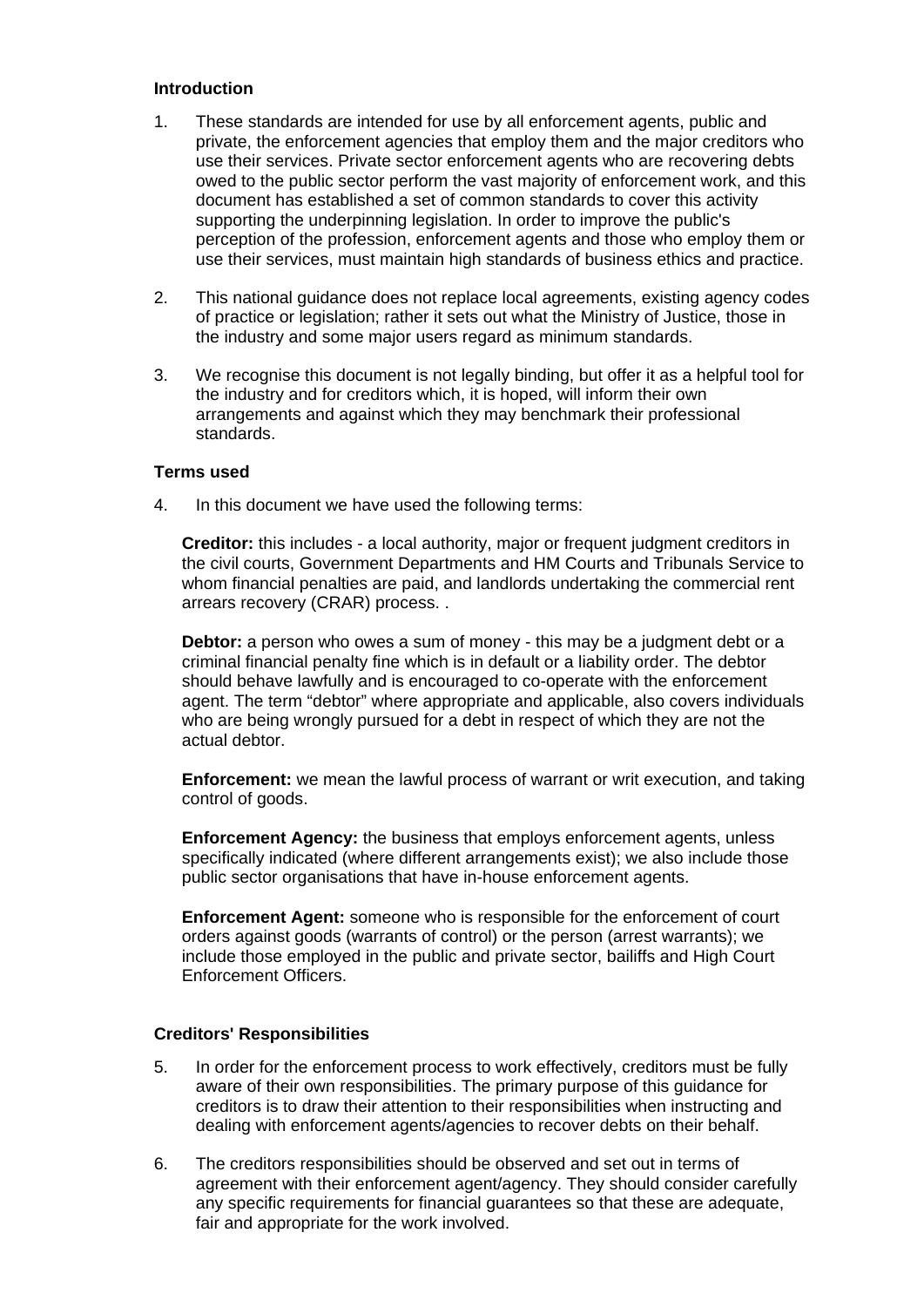- 7. Creditors should remember that enforcement agents are acting on their behalf and that ultimately they are responsible, and accountable, for the enforcement agents acting on their behalf.
- 8. Creditors should act proportionately when seeking to recover debt, taking into account debtors' circumstances.
- 9. Creditors must notify the enforcement agency of all payments received and other contacts with the debtor, including repayment agreements made with the debtor.
- 10. Creditors have a responsibility to tell the debtor that if payment is not made within a specified period of time, action may be taken to enforce payment.
- 11. Creditors agreeing the suspension of a warrant or making direct payment arrangements with debtors must give appropriate notification to and should pay appropriate fees due to the enforcement agent for the work they have undertaken.
- 12. Creditors must not issue a warrant knowing that the debtor is not at the address, as a means of tracing the debtor at no cost.
- 13. Creditors must provide a contact point at appropriate times to enable the enforcement agent or agency to make essential queries, particularly where they have cause for concern.
- 14. Creditors must consider the appropriateness of referring debtors in potentially vulnerable situations to enforcement agents and, if they choose to proceed, must alert the enforcement agent to this situation.
- 15. Creditors should ensure that there are clear protocols agreed with their enforcement agents governing the approach that should be taken when a debtor has been identified as vulnerable.
- 16. Should a debtor be identified as vulnerable, creditors should be prepared to take control of the case, at any time, if necessary.
- 17. Creditors should inform the enforcement agency if they have any cause to believe that the debtor may present a risk to the safety of the enforcement agent.
- 18. Creditors should have a clear complaints procedure in place to address complaints regarding their own enforcement agents or external enforcement agents acting on their behalf.

#### **Professionalism and conduct of the enforcement agent**

- 19. Enforcement agents must act within the law at all times, including all legislation and observe all health and safety requirements in carrying out enforcement. They must maintain strict client confidentiality and comply with Data Protection legislation and, where appropriate, the Freedom of Information Act.
- 20. Enforcement agents must not be deceitful by misrepresenting their powers, qualifications, capacities, experience or abilities, including, but not restricted to;
	- Falsely implying or stating that action can or will be taken when legally it cannot be taken by that agent
	- Falsely implying or stating that a particular course of action will ensue before it is possible to know whether such action would be permissible
	- Falsely implying or stating that action has been taken when it has not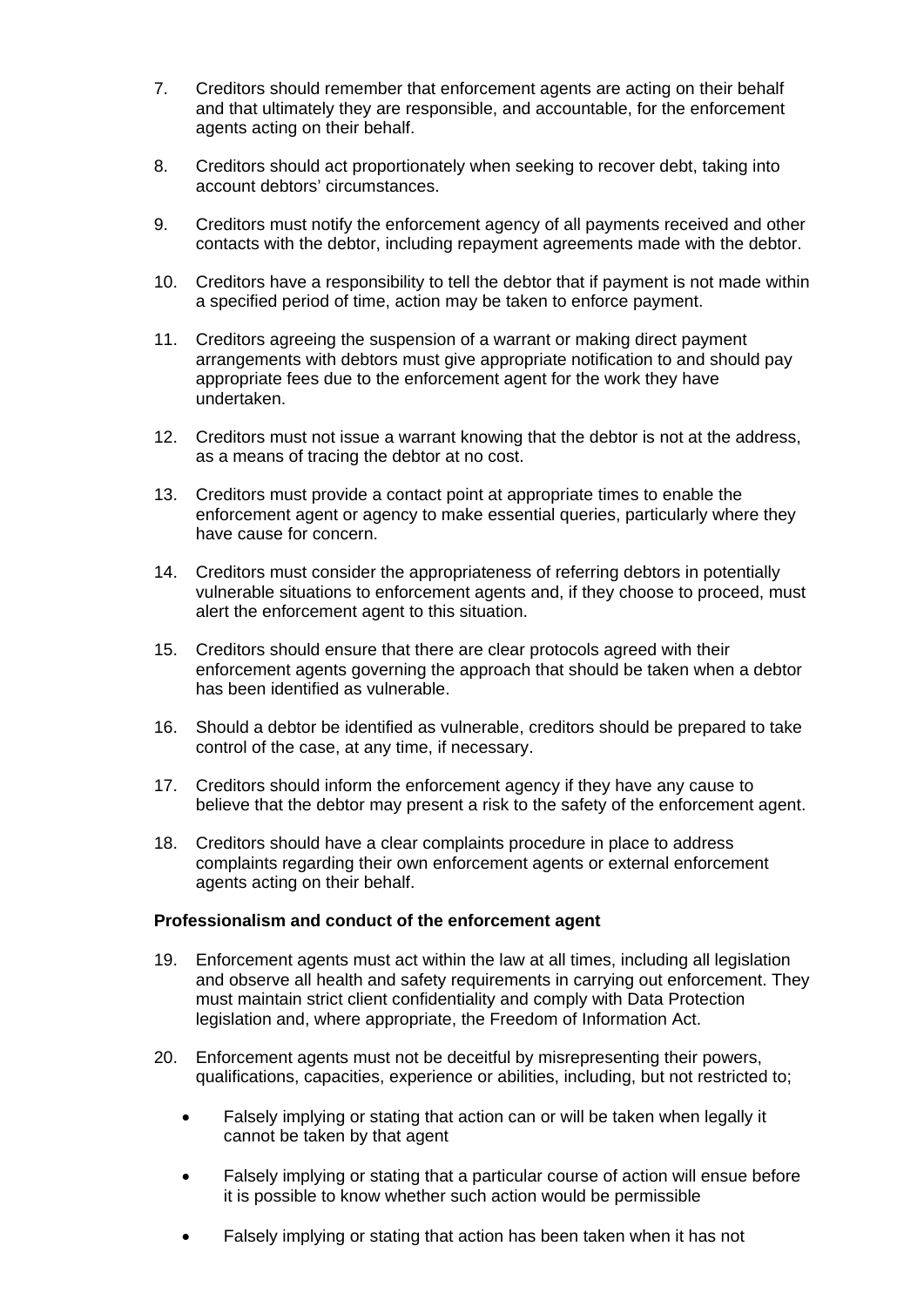- Falsely implying or stating that a debtor refusing entry to a property is classed as an offence.
- 21. Enforcement agents must not act in a threatening manner when visiting the debtor by making gestures or taking actions which could reasonably be construed as suggesting harm or risk of harm to debtors, their families, appointed third parties or property.
- 22. Enforcement agents should always produce relevant identification to the debtor, such as a badge or ID card, together with any written authorisation to act on behalf of the creditor (in appropriate debt types).
- 23. Enforcement agents, for the purpose of taking control of goods shall, without the use of unlawful force, gain access to the goods. The enforcement agent must produce all relevant notices and documents, such as controlled goods agreements, that are required by regulations or statute.
- 24. Debtors must not be pressed to make unrealistic offers and should be asked to consider carefully any offer they voluntarily make and where possible refer to free debt advice.
- 25. Where a creditor has indicated they will accept a reasonable repayment offer, enforcement agents must refer such offers onto the creditor.
- 26. Enforcement agents must carry out their duties in a professional, calm and dignified manner. They must dress and speak appropriately and act with discretion and fairness.
- 27. Enforcement agents must not act in a way likely to be publicly embarrassing to the debtor, either deliberately or negligently (that is to say through lack of care)
- 28. Enforcement agents must act in accordance with the Human Rights Act 1998 and the Equality Act 2010. They must not discriminate unfairly on any grounds including those of age, disability, ethnicity, gender, race, religion or sexual orientation.
- 29. In circumstances where the enforcement agency requires it, and always where there have been previous acts of, or threats of violence by a debtor, a risk assessment should be undertaken prior to the enforcement agent attending a debtor's premises.
- 30. Where enforcement agents have identified vulnerable debtors or situations, they should alert the creditor and ensure they act in accordance with all relevant legislation.
- 31. Enforcement agents must not seek to enforce the recovery of fees where an enforcement power has ceased to be exercisable.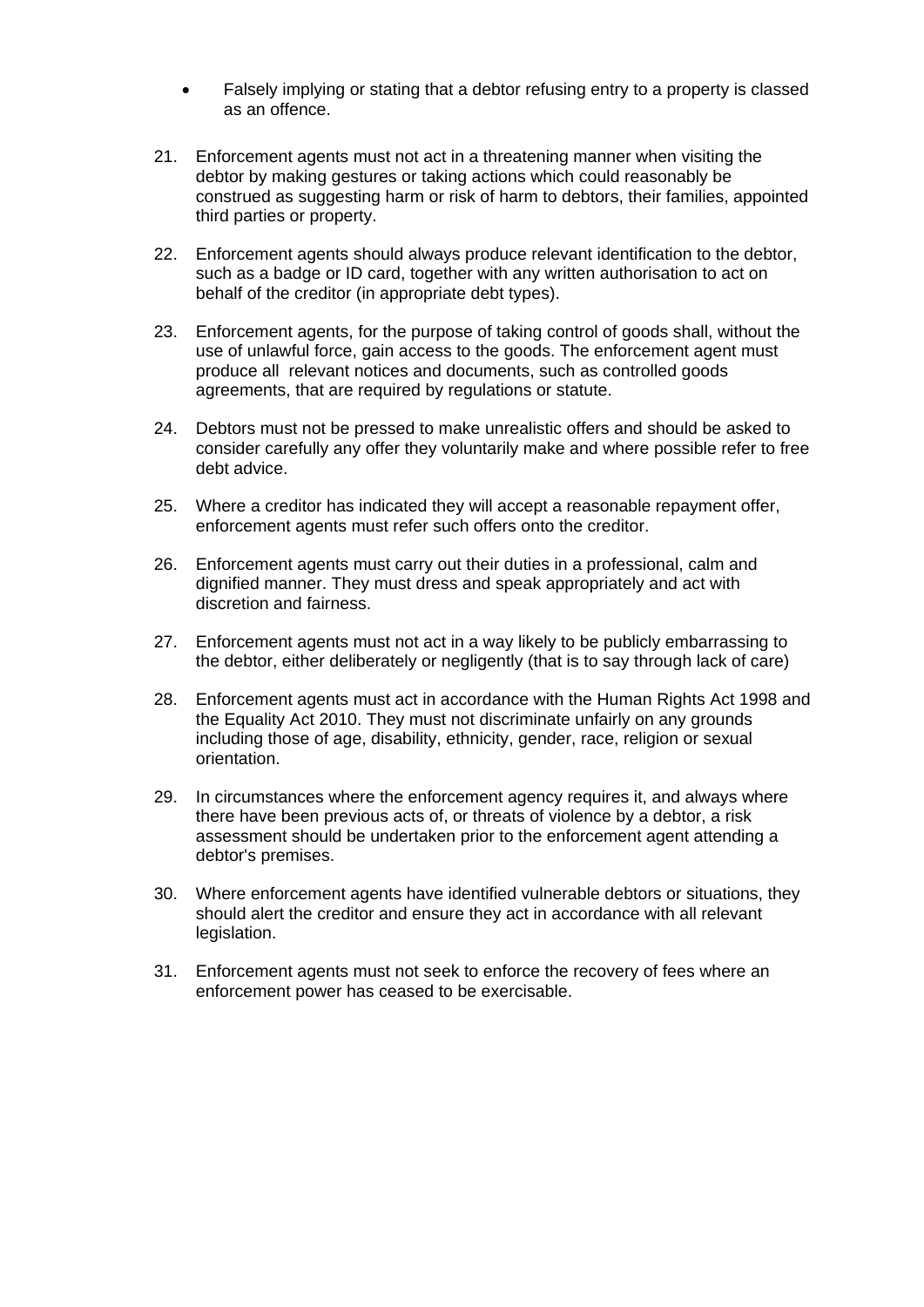# **Statutory or Financial Requirements for Enforcement Agencies[1](#page-4-0)**

- 32. Enforcement agencies should ensure that audited accounts are available, where required by law. An annual audit of the agency's accounts by independent accountants should be undertaken at least once a year for businesses where this is appropriate.
- 33. Enforcement agencies must comply with statutory obligations, for example, the Companies Act, HMRC provisions, Data Protection, Health & Safety etc.
- 34. A separate account for monies due to the creditor should be maintained and accurate books and accounts should be kept and made available to establish monies owed to the creditor.
- 35. Enforcement agencies must keep a complete record of all financial transactions in whatever capacity undertaken.
- 36. Enforcement agencies must maintain suitable and comprehensive insurance cover for both professional indemnity and other risks including employer's liability and public liability.

# **Training and Certification**

- 37. Enforcement agencies must ensure that all agents, employees and contractors are provided with appropriate training to ensure that they understand and are able to act, at all times, professionally and within the bounds of the relevant legislation. This training should be provided at the commencement of employment and at intervals afterwards to ensure that their knowledge is kept up to date.
- 38. Professional training/assessment should be to a standard that complies with relevant legislation.
- 39. Enforcement agencies must ensure that legislation restricting the enforcement activity to enforcement agents is complied with $2$
- 40. Enforcement agencies must ensure that all employees, contractors and agents will at all times act within the scope of current legislation, for example The Companies Act, HMRC provisions, Data Protection, Health and Safety, Equality, and Human Rights Act etc, and have an appropriate knowledge and understanding of it and be aware of any statutory obligations and provide relevant training.
- 41. Enforcement agents should be trained to recognise and avoid potentially hazardous and aggressive situations and to withdraw when in doubt about their own or others' safety.
- 42. Enforcement agents should be trained to recognise vulnerable debtors, to alert creditors where they have identified such debtors and when to withdraw from such a situation.

 $\overline{a}$ 

<span id="page-4-0"></span><sup>1</sup> Separate provisions regarding financial accounting and insurance may apply to public sector organisations who directly employ their own enforcement agents

<span id="page-4-1"></span> $2$  The Tribunals, Courts and Enforcement Act 2007.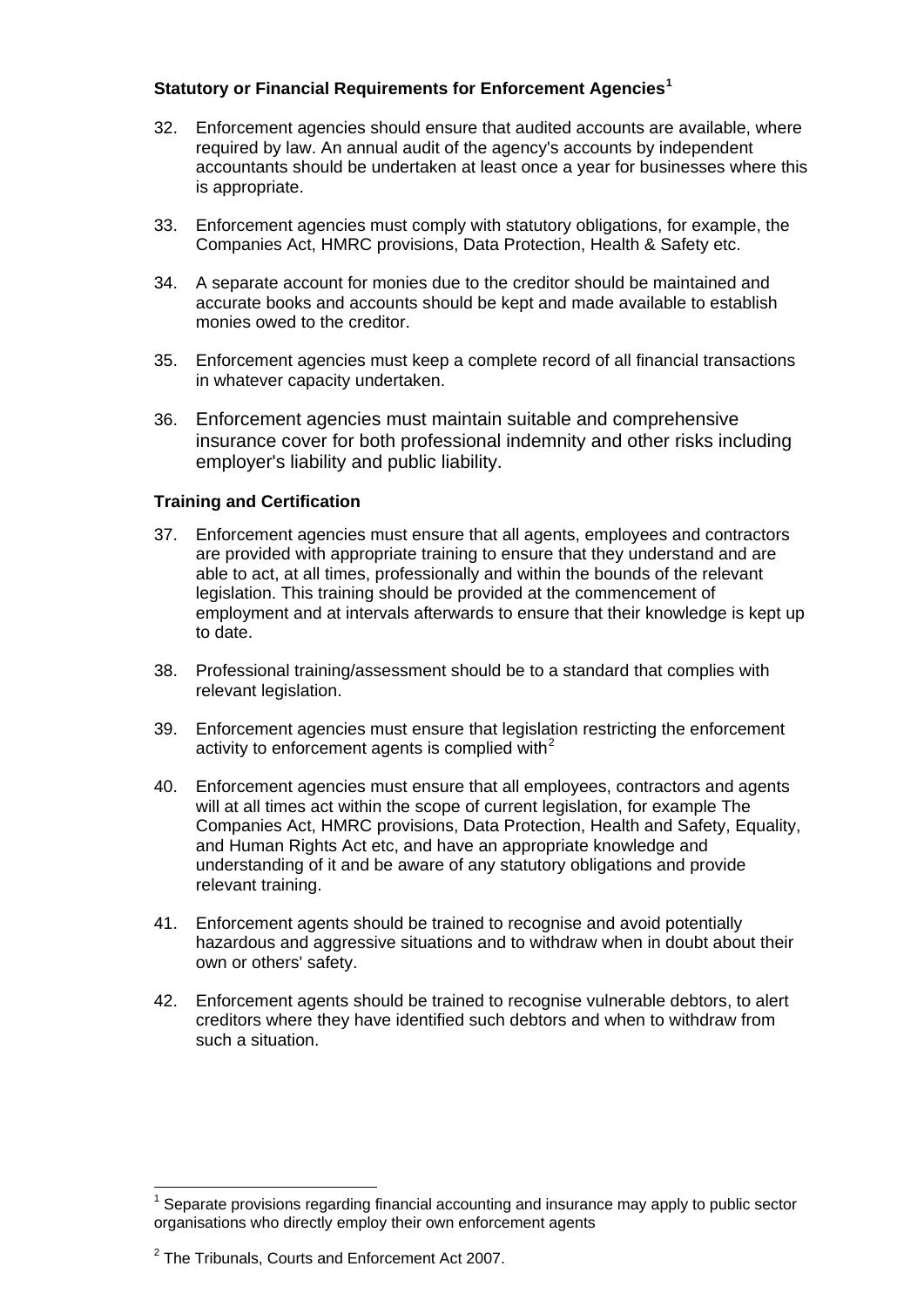## **Complaints/Discipline**

- 43. Enforcement agencies must operate complaints and disciplinary procedures with which their agents must be fully aware of.
- 44. The debtor should be able to easily find out how to make a complaint and obstacles should not be placed in their way.
- 45. The complaints procedure should be set out in plain English, have a main point of contact, set time limits for dealing with complaints and include an independent appeal process where appropriate. A register should be maintained to record all complaints and complainants should be notified of the outcome of disputes.
- 46. Enforcement agents/agencies are encouraged to make use of the complaints and disciplinary procedures of professional associations such as The Civil Enforcement Association or the High Court Enforcement Officers Association.
- 47. The enforcement agent must make available details of their own and the creditor's complaints procedure on request or when circumstances indicate it would be appropriate to do so.

# **Information and confidentiality**

- 48. All notices, correspondence and documentation issued by the enforcement agent/agency must be clear, complete and unambiguous and to the satisfaction of the creditor. They must not use unhelpful legal or technical language and should comply with relevant legislation.
- 49. On returning any un-executed warrants, the enforcement agent should report the outcome to the creditor and provide further appropriate information, where this is requested and, where appropriate, paid for by the creditor.
- 50. All information obtained during the administration and enforcement of warrants must be treated as confidential between the enforcement agent, debtor, the creditor and any third parties nominated by the debtor.
- 51. Enforcement agents should provide clear and prompt information to debtors and where appropriate, creditors.
- 52. Enforcement agents should, so far as it is practical, avoid disclosing the purpose of their visit to anyone other than the debtor or a third party nominated by the debtor, for example an advice agency representative. Where the debtor is not seen, the relevant documents must be left at the address in a sealed envelope addressed to the debtor.
- 53. Enforcement agents should make debtors aware of the possible additional costs of enforcement which will be incurred if further action becomes necessary. If a written request is made, an itemised account should be provided.
- 54. Enforcement agents will clearly explain and give in writing, the consequences of taking control of a debtor's goods.

# **Times and Hours**

55. Enforcement agents should be respectful of the religion and culture of others at all times. They should carefully consider the appropriateness of undertaking enforcement on any day of religious or cultural observance or during any major religious or cultural festival.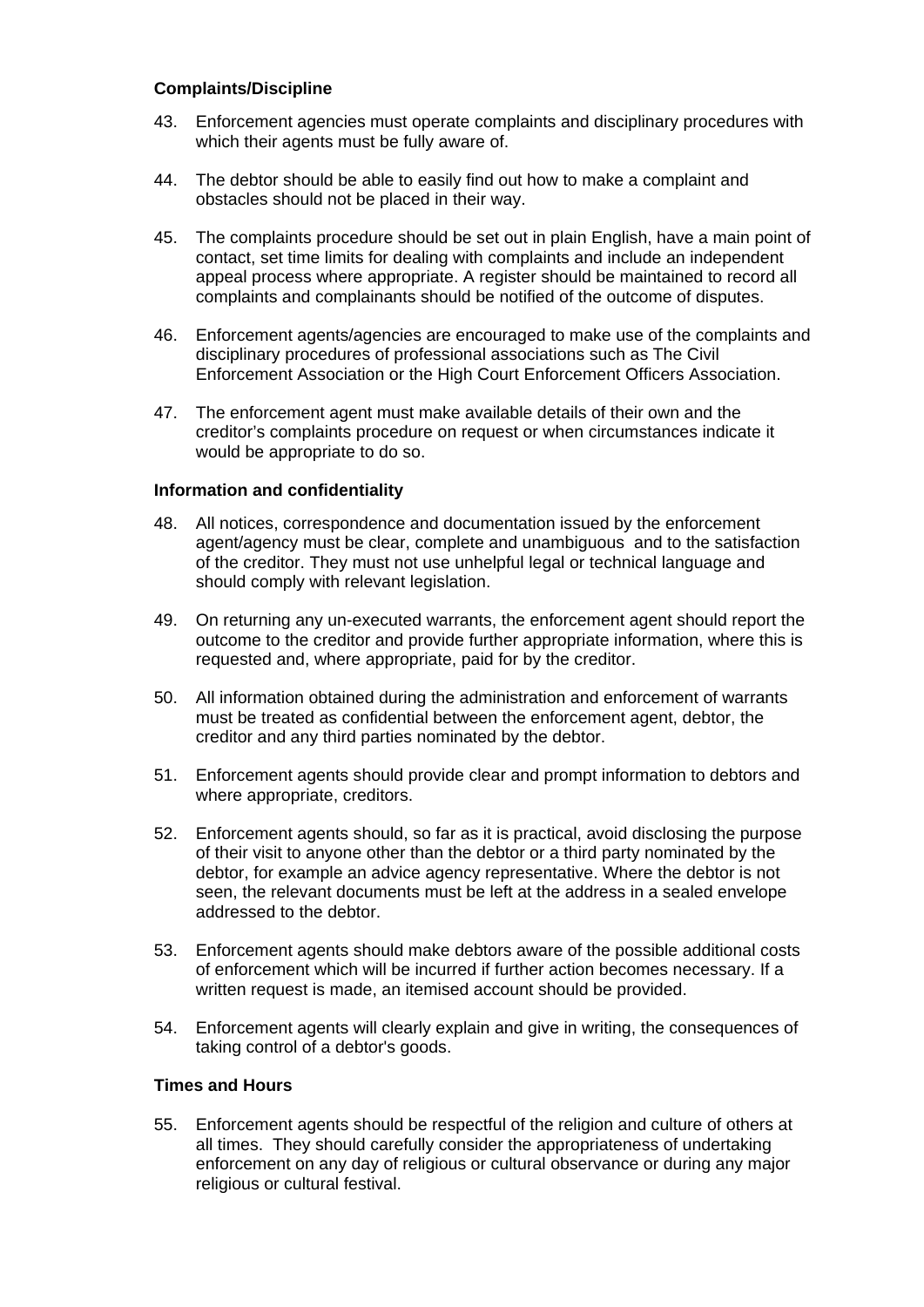56. Enforcement action should only be carried out between the hours of 6.00am and 9.00pm, or at any time during trading hours, unless otherwise authorised by a court. Existing legislation must be observed.

## **Mode of entry**

- 57. Enforcement agents should not seek to gain peaceable entry to premises under false pretences; for example asking to use the toilet, or to use the telephone. They should be clear as to why they are seeking entry to the premises.
- 58. Enforcement agents should only enter premises as part of the enforcement process.
- 59. Enforcement agents must only use a door or usual means of entry to enter premises.
- 60. A power to enter premises by force exists for the execution of High Court and County Court debts at business premises or at any premises where an enforcement agent is enforcing criminal penalties. This power should only be used to the extent that it is reasonably required and only after the debtor has been warned that the power exists and the consequences of a wilful refusal to co-operate.
- 61. A power to re-enter premises by force applies to both residential and business premises where a controlled goods agreement is in place and the goods remain on the premises but the debtor has failed to comply with the repayment terms of the controlled goods agreement. This power should only be used to the extent that it is reasonably required and only after the debtor has been given notice of the enforcement agent's intention to re-enter.

### **Goods**

- 62. Enforcement agents must only take goods in accordance with the appropriate regulations or statute. In addition creditors may agree other restrictions with agents acting on their behalf.
- 63. Enforcement agents must ensure that goods are handled with proper care so that they do not suffer any damage or cause damage to other goods or property, whilst in their possession. Enforcement agents should have insurance in place for goods in transit so that if damage occurs this is covered by the policy.
- 64. Enforcement agents should not remove anything clearly identifiable as an item belonging to, or for the exclusive use of a child (person under the age of 16) or items clearly identifiable as required for the care and treatment of the disabled, elderly and seriously ill.
- 65. A detailed and complete receipt for the goods removed should be given to the debtor or left at the premises in accordance with the appropriate regulations.
- 66. Enforcement agents should take all reasonable steps to satisfy themselves that the value of the goods taken into control to cover the sum outstanding is proportional to the value of the debt and fees owed.
- 67. Enforcement agents should not take control or remove goods clearly belonging solely to a third party not responsible for the debt. Where a claim is made, the third party should be given clear instructions on the process required to recover their goods.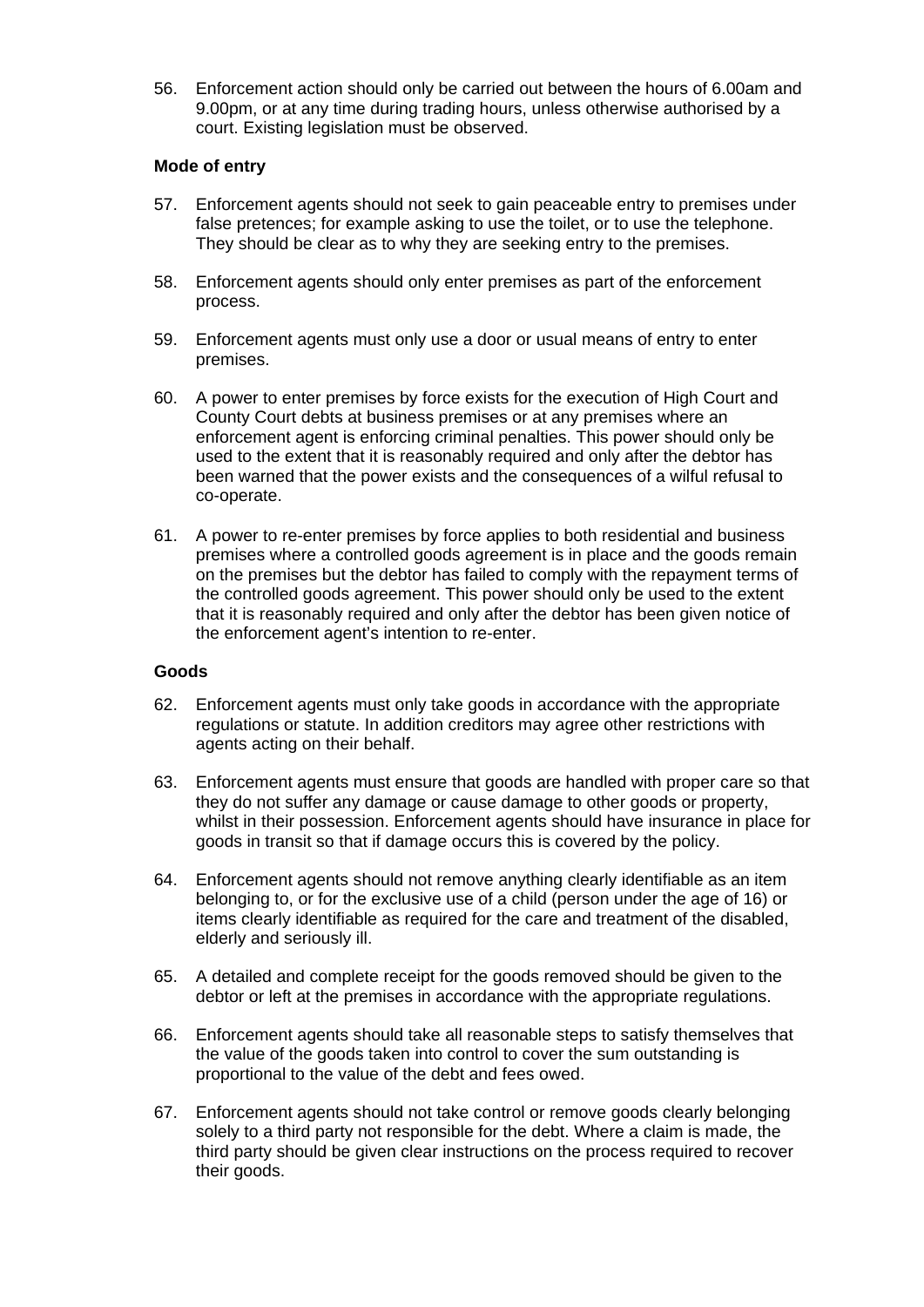68. Enforcement agents should be aware of circumstances where a "no goods" valuation may be appropriate – for example where no goods of sufficient value have been identified; or where the removal of goods would lead to severe hardship for the debtor. In such instances the enforcement agent should make the creditor aware of this situation.

## **Multiple warrants**

69. Where enforcement agents have multiple warrants for a single debtor, an enforcement agent must take control of goods, and sell or dispose of these goods, on the same occasion except where it is not practical to do so.

# **Vulnerable situations**

- 70. Enforcement agents/agencies and creditors must recognise that they each have a role in ensuring that the vulnerable and socially excluded are protected and that the recovery process includes procedures agreed between the agent/agency and creditor about how such situations should be dealt with. The appropriate use of discretion is essential in every case and no amount of guidance could cover every situation. Therefore the agent has a duty to contact the creditor and report the circumstances in situations where there is evidence of a potential cause for concern.
- 71. If necessary, the enforcement agent will advise the creditor if further action is appropriate. The exercise of appropriate discretion is needed, not only to protect the debtor, but also the enforcement agent who should avoid taking action which could lead to accusations of inappropriate behaviour.
- 72. Enforcement agents must withdraw from domestic premises if the only person present is, or appears to be, under the age of 16 or is deemed to be vulnerable by the enforcement agent; they can ask when the debtor will be home - if appropriate.
- 73. Enforcement agents must withdraw without making enquiries if the only persons present are children who appear to be under the age of 12.
- 74. A debtor may be considered vulnerable if, for reasons of age, health or disability they are unable to safeguard their personal welfare or the personal welfare of other members of the household.
- 75. The enforcement agent must be sure that the debtor or the person to whom they are entering into a controlled goods agreement understands the agreement and the consequences if the agreement is not complied with.
- 76. Enforcement agents should be aware that vulnerability may not be immediately obvious.
- 77. Some groups who might be vulnerable are listed below. However, this list is not exhaustive. Care should be taken to assess each situation on a case by case basis.
	- the elderly;
	- people with a disability;
	- the seriously ill;
	- the recently bereaved;
	- single parent families;